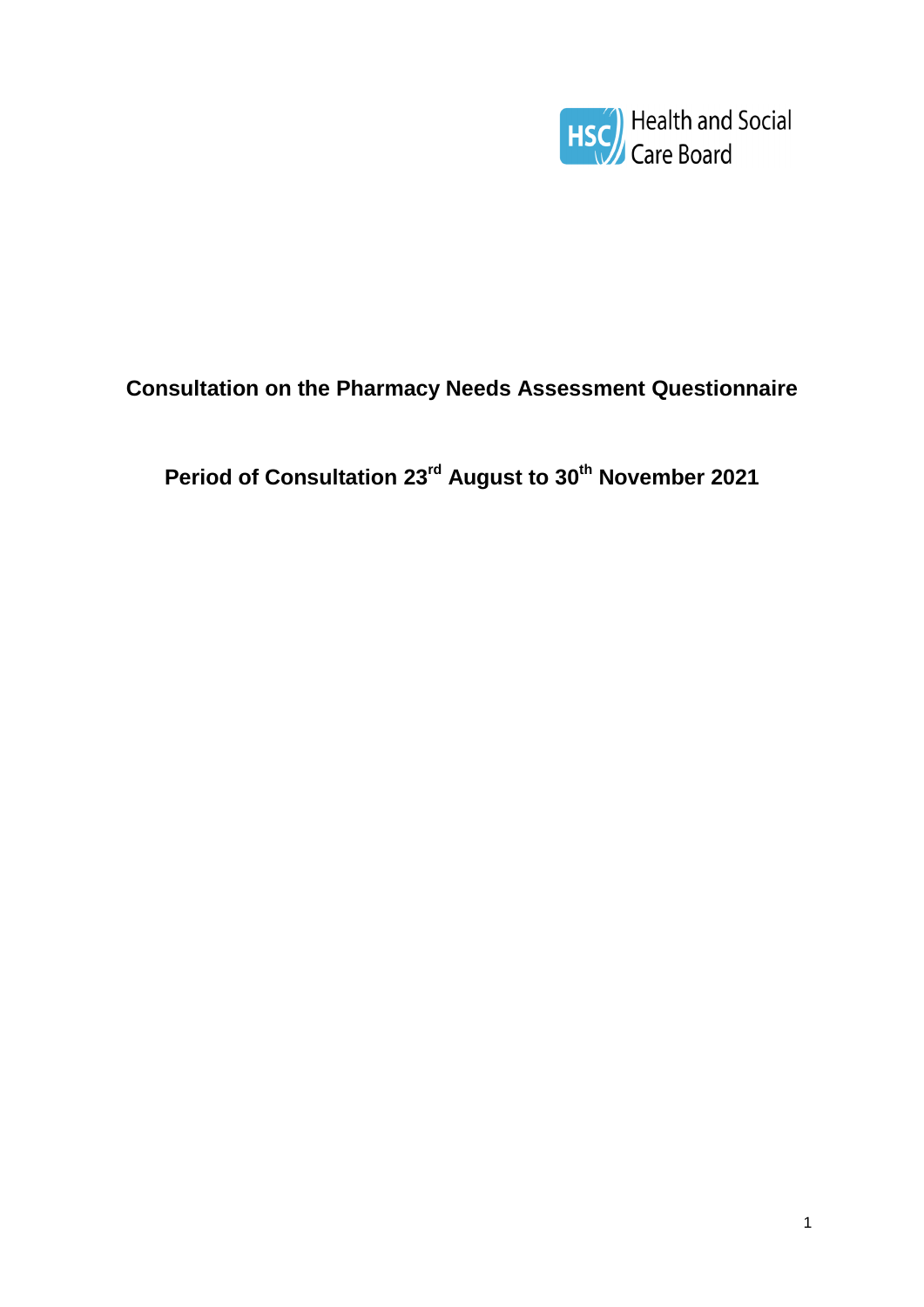The aim of this consultation is to obtain views from interested stakeholders on the Pharmacy Needs Assessment. We would be grateful if you would respond by completing the questionnaire below and the Equality Impact Assessment questionnaire at the end of the document.

Before you submit your response, please read Annex A regarding the confidentiality of responses to public consultation exercises in the context of the Freedom of Information Act 2000.

Responses must be received no later than 30<sup>th</sup> November 2021.

The full consultation paper which includes an Equality Impact Assessment and accompanying documents are available on the HSC Board website pages on the following link [Pharmacy Needs Assessment](http://www.hscboard.hscni.net/get-involved/consultations/pna/)  (PNA) - [HSCB \(hscni.net\).](http://www.hscboard.hscni.net/get-involved/consultations/pna/)

Written responses should be sent or emailed to:

Declan Beare Directorate of Integrated Care Gransha Park House Clooney Road Co. Derry BT47 6FN Email: [PNAconsultation@hscni.net](mailto:PNAconsultation@hscni.net)

If you would like to complete the questionnaire on line a copy can be found at [https://consultations.nidirect.gov.uk/hsc-new-models-of](https://consultations.nidirect.gov.uk/hsc-new-models-of-prescribing/consultation-on-the-pharmacy-needs-assessment-ques/)[prescribing/consultation-on-the-pharmacy-needs-assessment-ques/](https://consultations.nidirect.gov.uk/hsc-new-models-of-prescribing/consultation-on-the-pharmacy-needs-assessment-ques/)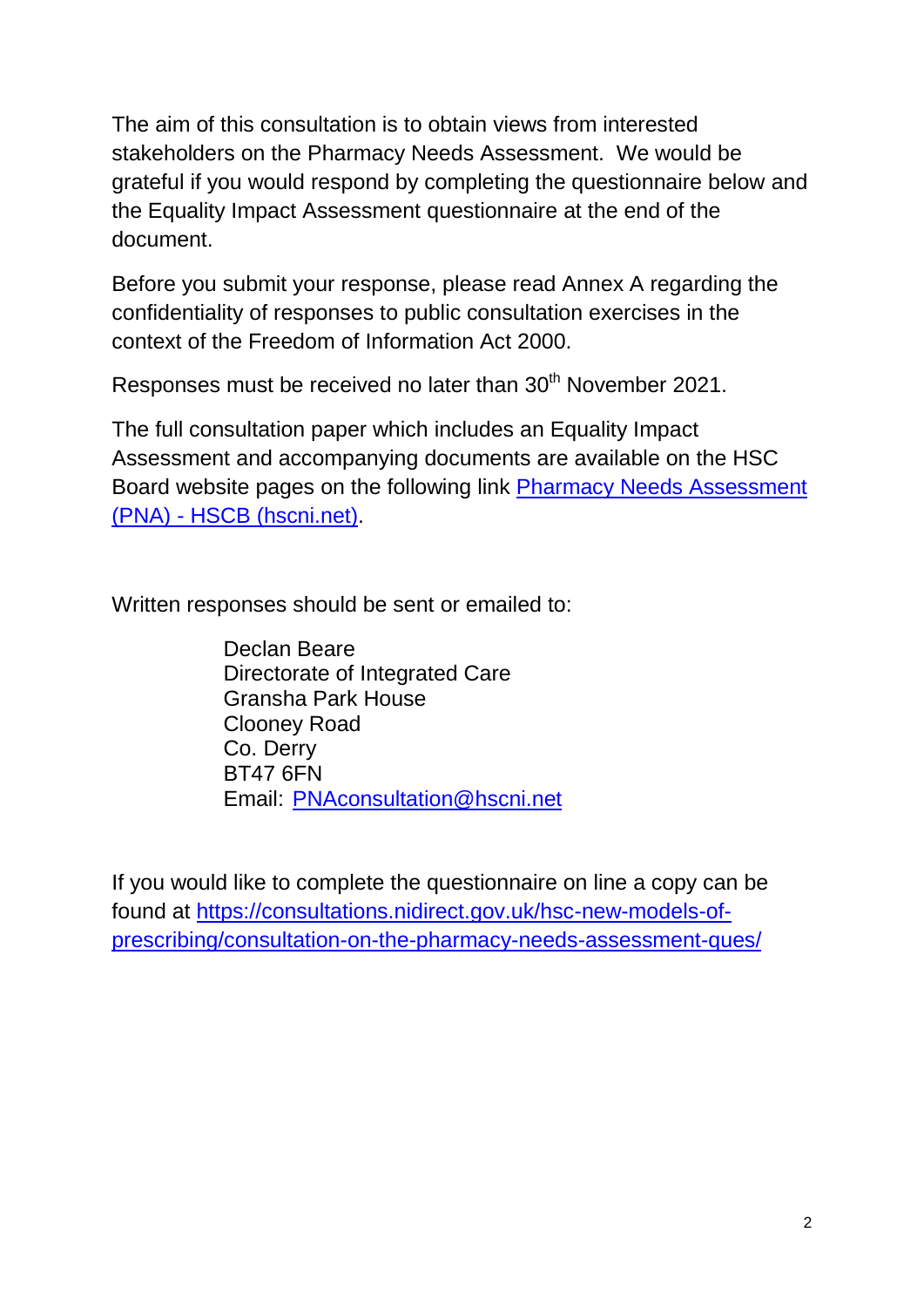#### **1. Do you agree that Super Output Areas should be used as the base analytical geography within the Pharmacy Needs Assessment?**

| Yes |                                                       | <b>No</b> | <b>Unsure</b> |                                                                     |
|-----|-------------------------------------------------------|-----------|---------------|---------------------------------------------------------------------|
|     | <b>Additional Comments</b>                            |           |               |                                                                     |
|     |                                                       |           |               |                                                                     |
| 2.  | population base for the Pharmacy Needs Assessment?    |           |               | Do you agree that Mid-Year Estimates should be used as the main     |
| Yes |                                                       | <b>No</b> | Unsure        |                                                                     |
|     | <b>Additional Comments</b>                            |           |               |                                                                     |
| 3.  | appropriate for use in the Pharmacy Needs Assessment? |           |               | Do you agree that the age/sex needs weightings, as constructed, are |
| Yes |                                                       | <b>No</b> | Unsure        |                                                                     |
|     | <b>Additional Comments</b>                            |           |               |                                                                     |
|     |                                                       |           |               |                                                                     |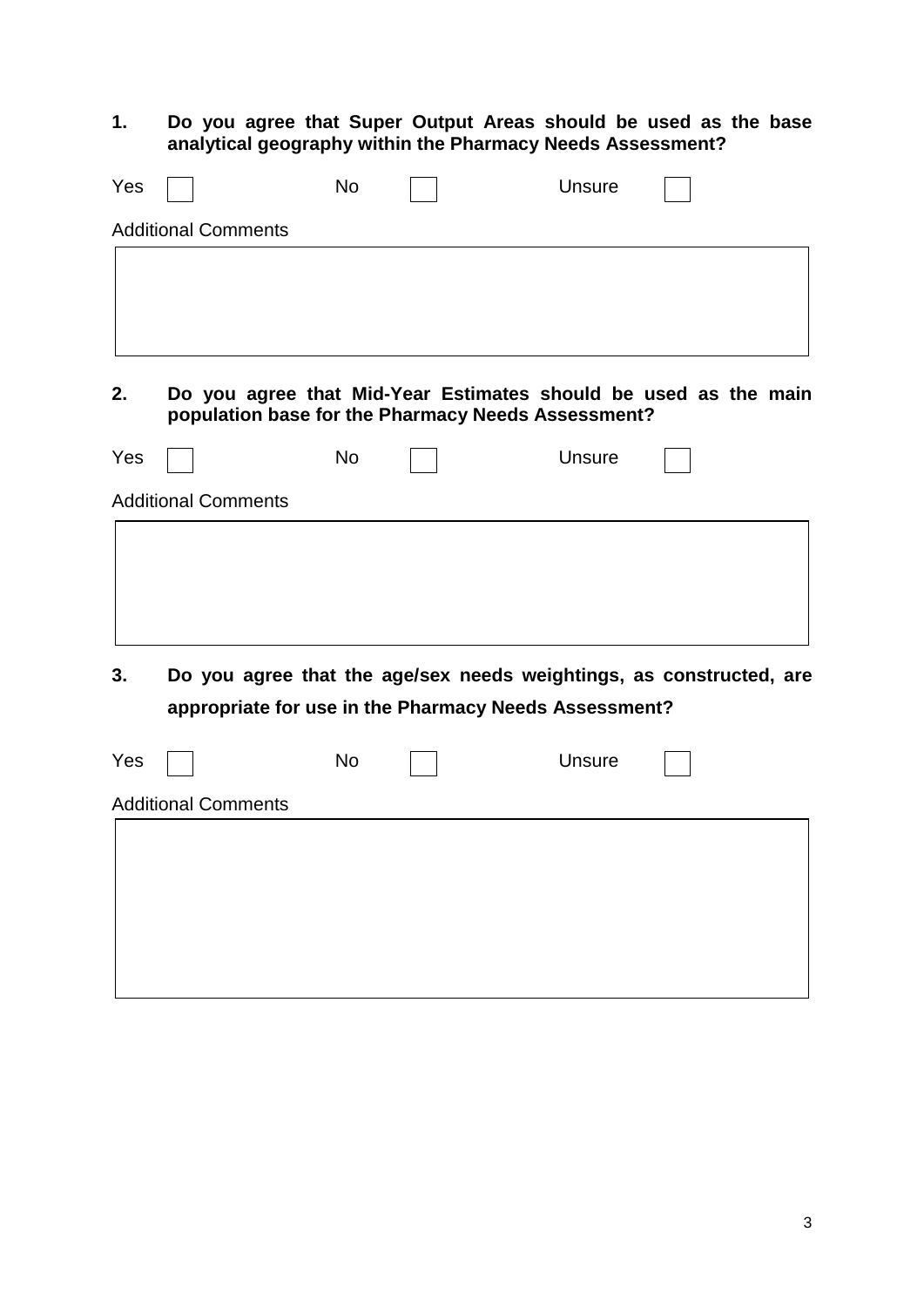**4. Do you agree that the additional needs model as developed is appropriate for use in the Pharmacy Needs Assessment?**

| Yes                        | No | <b>Unsure</b> |  |
|----------------------------|----|---------------|--|
| <b>Additional Comments</b> |    |               |  |
|                            |    |               |  |
|                            |    |               |  |
|                            |    |               |  |

**5. Do you agree that the Pharmacy Total Needs Index will provide a fair representation of population need for pharmaceutical services across NI?**

| Yes                        | No | Unsure |  |
|----------------------------|----|--------|--|
| <b>Additional Comments</b> |    |        |  |
|                            |    |        |  |
|                            |    |        |  |
|                            |    |        |  |

**6. Do you agree that more specialised services, specific to certain areas, are separately considered as local needs factors when conducting a Pharmacy Needs Assessment?**

| Yes                        | No | Unsure |  |
|----------------------------|----|--------|--|
| <b>Additional Comments</b> |    |        |  |
|                            |    |        |  |
|                            |    |        |  |
|                            |    |        |  |
|                            |    |        |  |
|                            |    |        |  |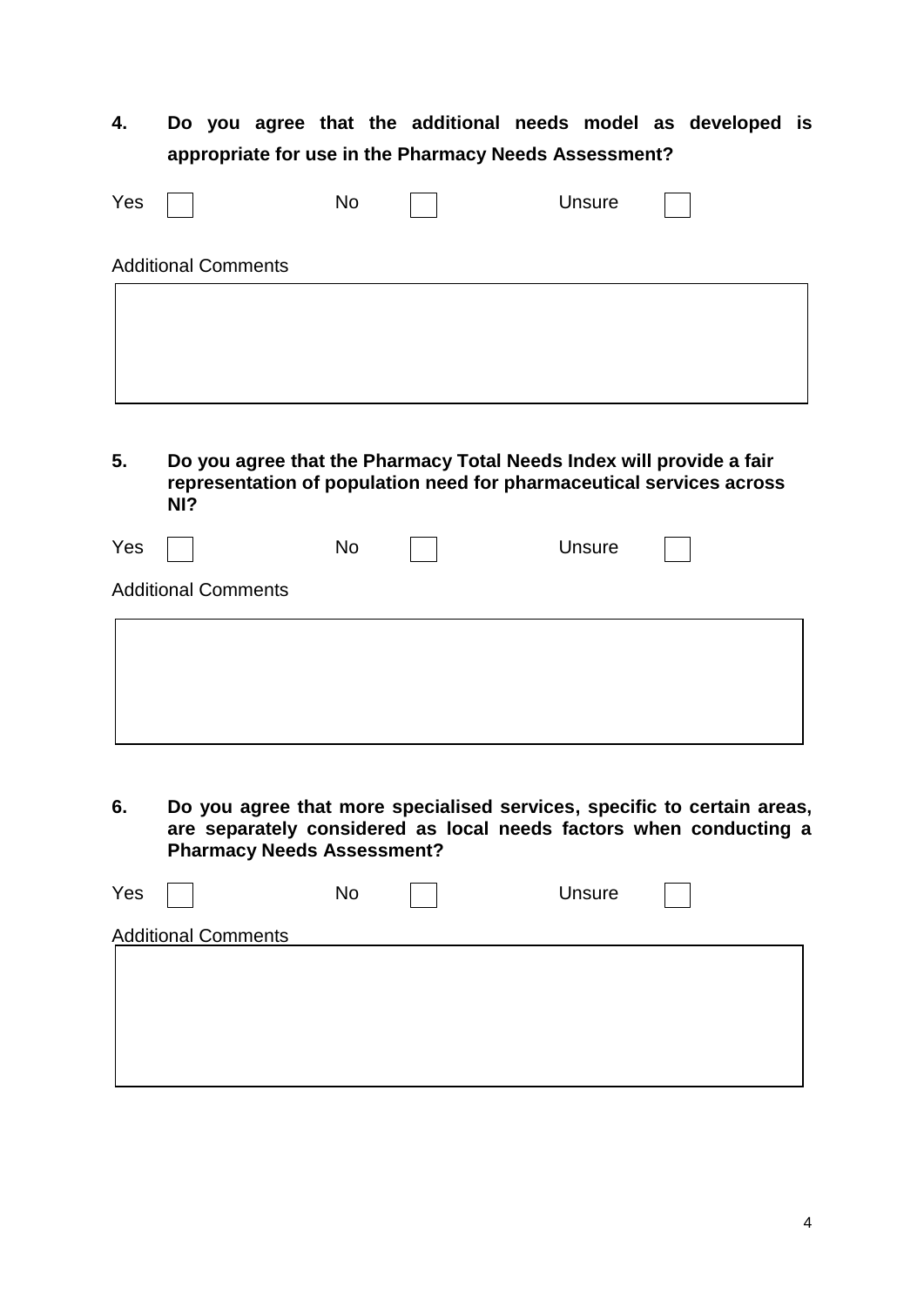**7. Do you agree that the dispensing based needs model will adequately represent need across the main community pharmacy services?**

| Yes |                            | No | Unsure |  |
|-----|----------------------------|----|--------|--|
|     | <b>Additional Comments</b> |    |        |  |
|     |                            |    |        |  |
|     |                            |    |        |  |
|     |                            |    |        |  |

**8. Is there any other information that you think should be displayed on the Modelling Tool?**

| Yes                        | No | Unsure |  |
|----------------------------|----|--------|--|
| <b>Additional Comments</b> |    |        |  |
|                            |    |        |  |
|                            |    |        |  |
|                            |    |        |  |
|                            |    |        |  |

**9. Do you agree with the described definition of accessible pharmacies?**

| Yes                        | No | Unsure |  |
|----------------------------|----|--------|--|
| <b>Additional Comments</b> |    |        |  |
|                            |    |        |  |
|                            |    |        |  |
|                            |    |        |  |
|                            |    |        |  |
|                            |    |        |  |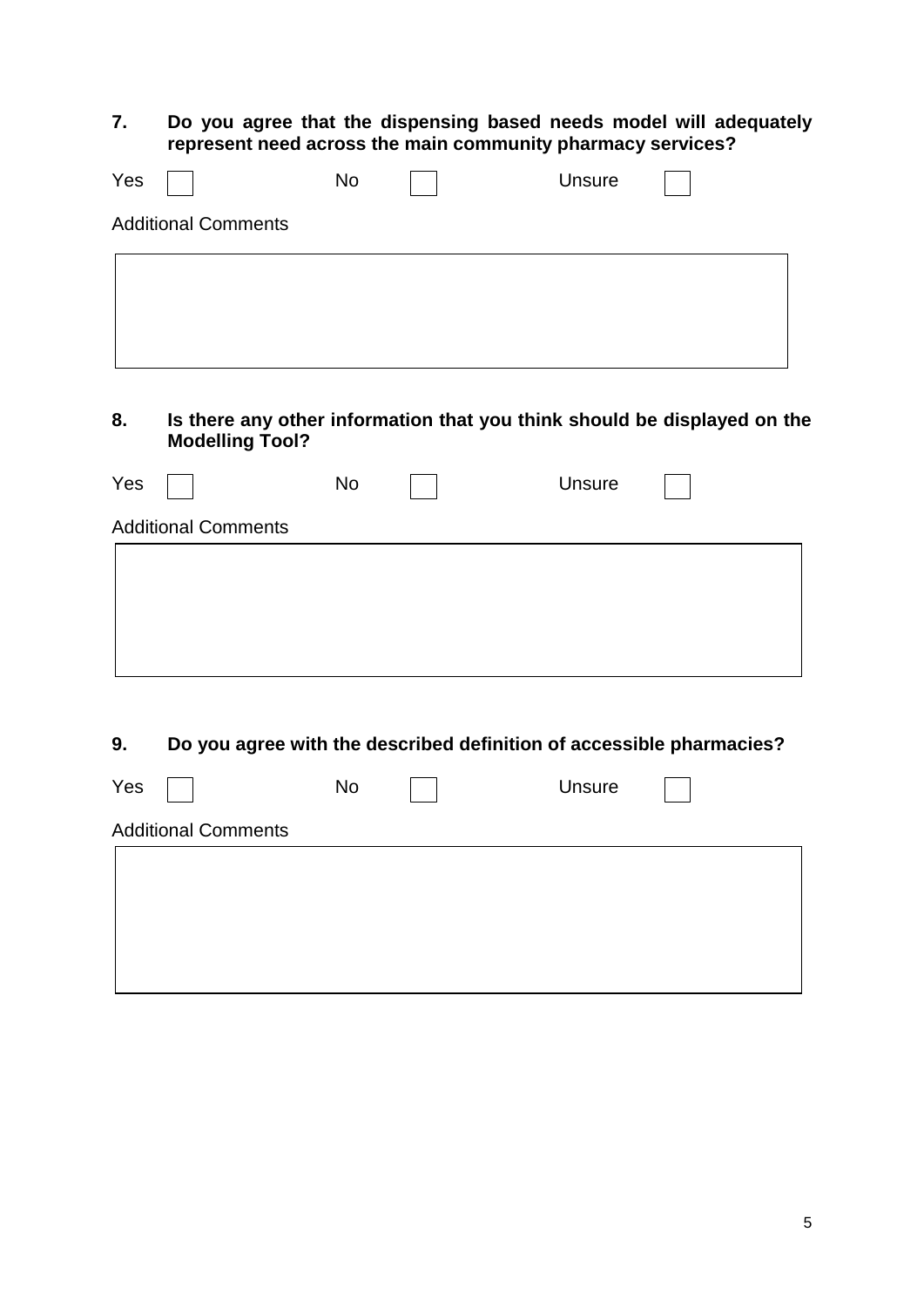**10. Do you agree with the benchmark of 95% of the population living within the accessible range of a pharmacy?**

| Yes                        | No | <b>Unsure</b> |  |
|----------------------------|----|---------------|--|
| <b>Additional Comments</b> |    |               |  |
|                            |    |               |  |
|                            |    |               |  |
|                            |    |               |  |
|                            |    |               |  |
|                            |    |               |  |

**11. Do you agree with the approach to use number of accessible pharmacies (or PEUs) per head of weighted population as the central benchmarking metric in the Pharmacy Needs Assessment?**

| Yes                        | No | Unsure |  |
|----------------------------|----|--------|--|
| <b>Additional Comments</b> |    |        |  |
|                            |    |        |  |
|                            |    |        |  |

**12. Do you agree that the Pharmacy Needs Assessment should additionally take account of other relevant contextual factors and services that may be required by local communities?**

| Yes                        | No | Unsure |  |
|----------------------------|----|--------|--|
| <b>Additional Comments</b> |    |        |  |
|                            |    |        |  |
|                            |    |        |  |
|                            |    |        |  |
|                            |    |        |  |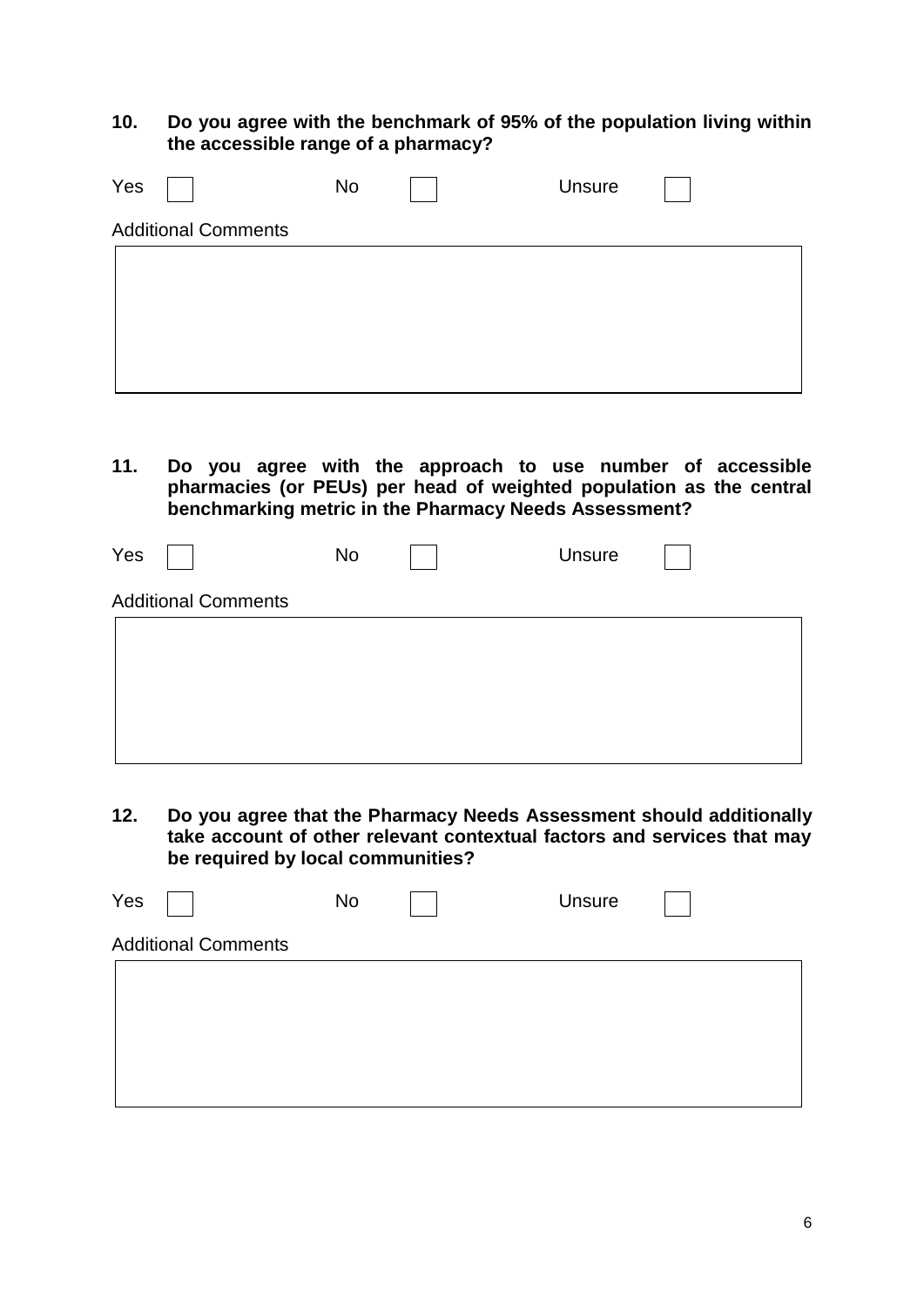**13. What other factors do you think are important when considering benchmarking? How could these be incorporated in the benchmarking process?**

Additional Comments

#### **14. Do you have any other comments in relation to the arrangements for the location of pharmacies?**

Additional Comments

**15.**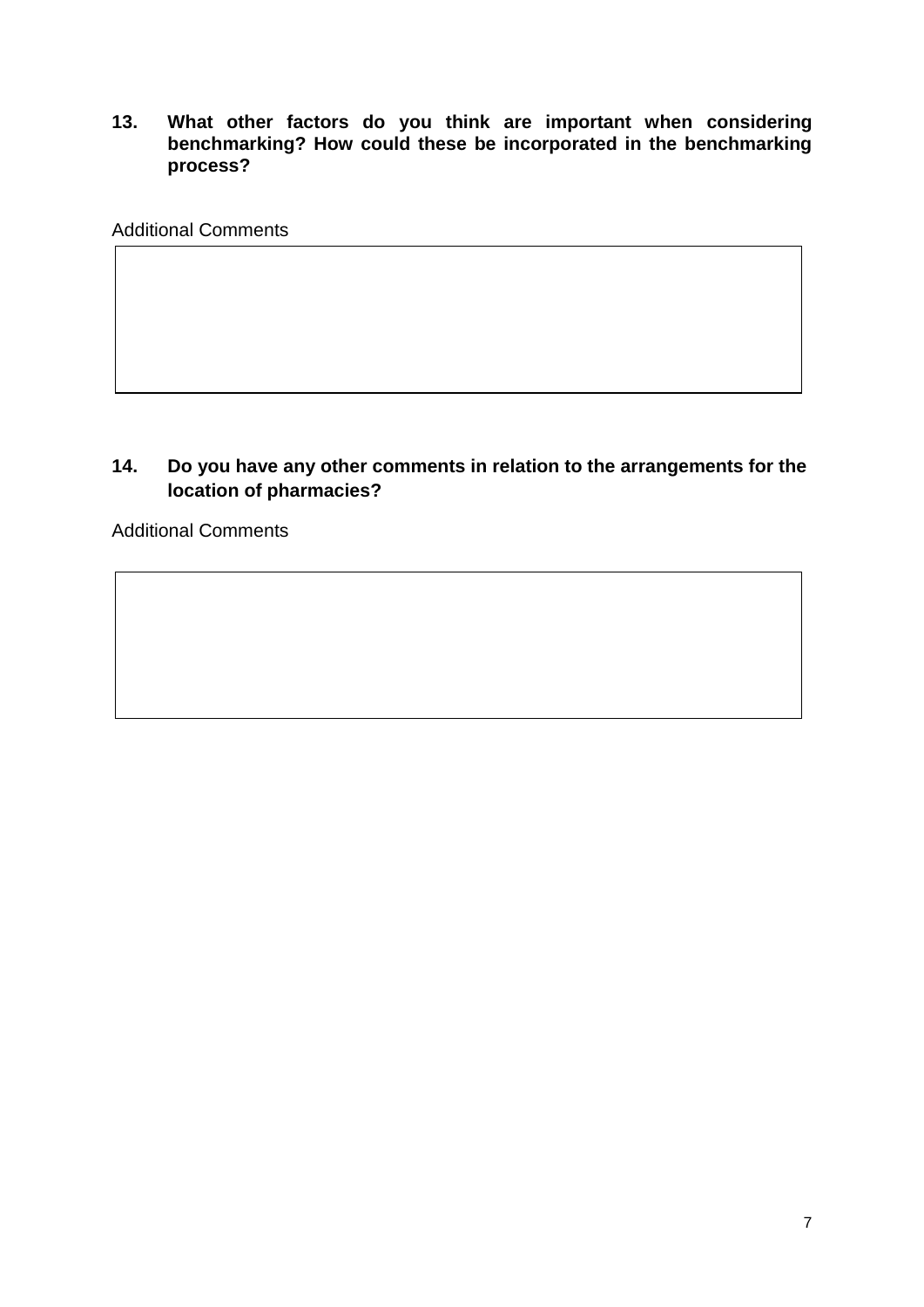### **Equality Impact Assessment Consultation Questionnaire**

The aim of this consultation is to obtain views from interested stakeholders on the Equality Impact Assessment (as set out in Section 11 of the Consultation Paper. A copy of this Consultation Paper can be found at [Pharmacy Needs Assessment \(PNA\) -](http://www.hscboard.hscni.net/get-involved/consultations/pna/) HSCB (hscni.net). We would be most grateful if you would respond by completing the questionnaire below.

# **SECTION A – EQUALITY AND GOOD RELATIONS**

1. Are the actions/proposals set out in this consultation document likely to have an adverse impact on any of the nine equality groups identified under Section 75 of the Northern Ireland Act 1998? Including religious belief, political opinion, racial group, age, marital status, sexual orientation, gender, disability and dependency.

# ☐ **YES**

# ☐ **NO**

If yes, please state the group or groups and provide comment on how these adverse impacts would be reduced or alleviated in the proposals.

2. Are you aware of any indication or evidence – qualitative or quantitative – that the actions/proposals set out in this consultation document may have an adverse impact on equality of opportunity or on good relations?

☐ **YES**

### ☐ **NO**

If yes, please give details and comment on what you think should be added or removed to alleviate the adverse impact.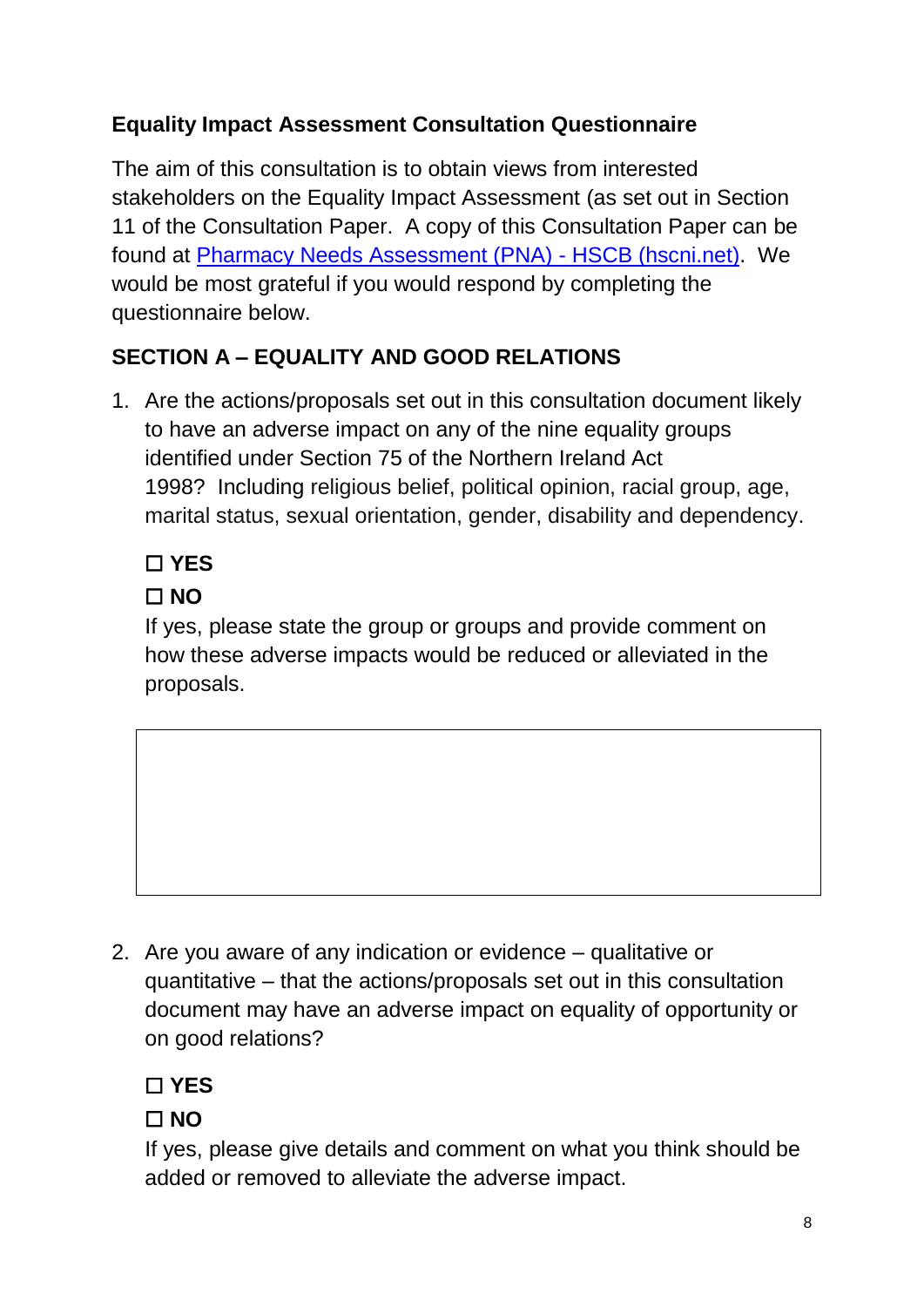3. Do you have any feedback or suggestions on how best to engage and involve stakeholders on the development and implementation of the Pharmacy Needs Assessment proposals going forward?

4. Is there an opportunity to better promote equality of opportunity or good relations?



If yes, please give details as to how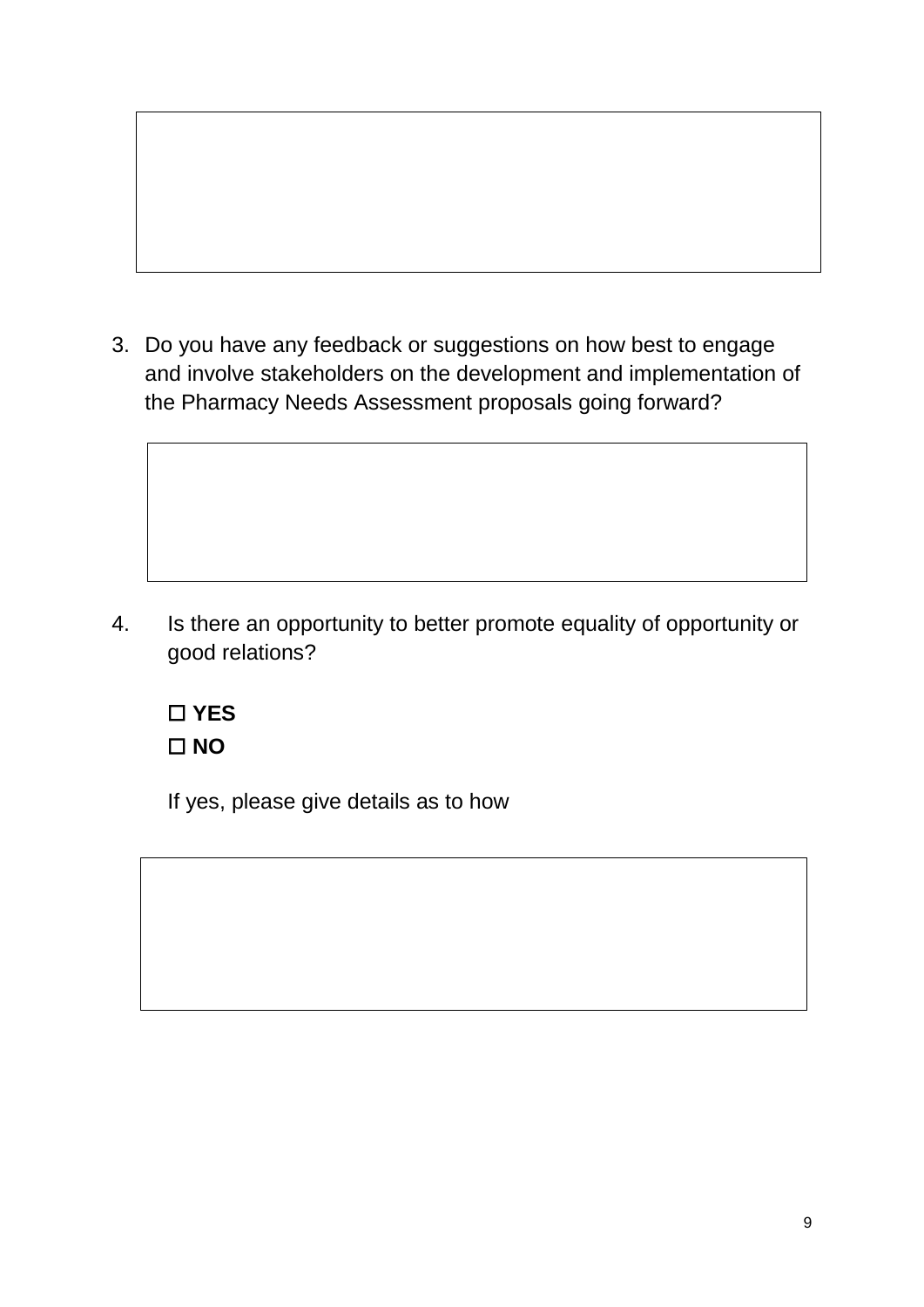**5.** Are there any aspects of the Pharmacy Needs Assessment which may have human rights implications of the proposals?



If yes, please give details as to how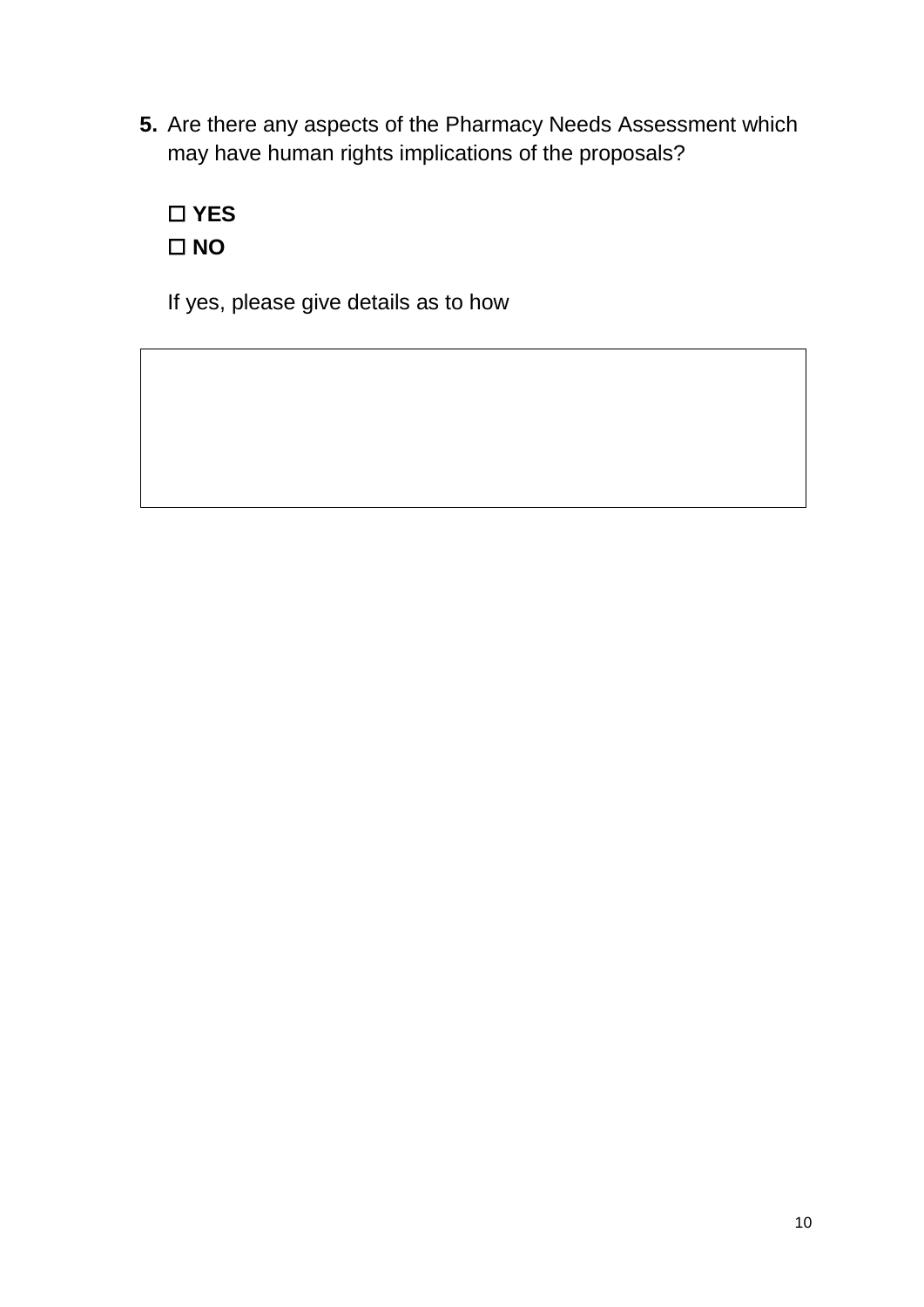#### **SECTION B – INFORMATION ABOUT THE RESPONDENT**

- **1.** I am responding:
	- As an individual
	- As a Health and Social Care Professional
	- On behalf of an Organisation (please tick one option)
- **2.** About you or your organisation:

| Name:         |  |
|---------------|--|
| Job Title:    |  |
| Organisation: |  |
| Address:      |  |
|               |  |
|               |  |
| Tel:          |  |
| E-mail:       |  |

**If you are replying as an individual can you please answer the below questions.**

**3. Are you:**

| <b>Male</b>                                       |                                                                                                   | <b>Female</b>         |                                                               | <b>Other</b> |                                                                                            |
|---------------------------------------------------|---------------------------------------------------------------------------------------------------|-----------------------|---------------------------------------------------------------|--------------|--------------------------------------------------------------------------------------------|
|                                                   | 4. How old are you? (tick vone box only)                                                          |                       |                                                               |              |                                                                                            |
|                                                   | Under 18 18-24 25-34 35-44 45-54 55-64                                                            |                       |                                                               |              | 65+ I                                                                                      |
| 5.                                                | one box only                                                                                      |                       |                                                               |              | Religious belief: Please indicate if you practice a particular religion (tick $\checkmark$ |
| <b>Buddhist</b><br><b>Sikh</b>                    | <b>Christian</b><br><b>None</b>                                                                   | <b>Hindu</b><br>Other | <b>Jewish</b>                                                 |              | <b>Muslim</b>                                                                              |
| 6.                                                | Ethnic Group: To which of these ethnic groups do you consider you<br>belong? (tick vone box only) |                       |                                                               |              |                                                                                            |
| <b>Bangladeshi</b><br><b>Chinese</b><br>Pakistani | <b>Black African</b><br><b>Filipino</b><br><b>White</b>                                           |                       | <b>Black Caribbean</b><br>Indian<br><b>Mixed Ethnic Group</b> |              | <b>Black Other</b><br><b>Irish Traveller</b><br><b>Other</b>                               |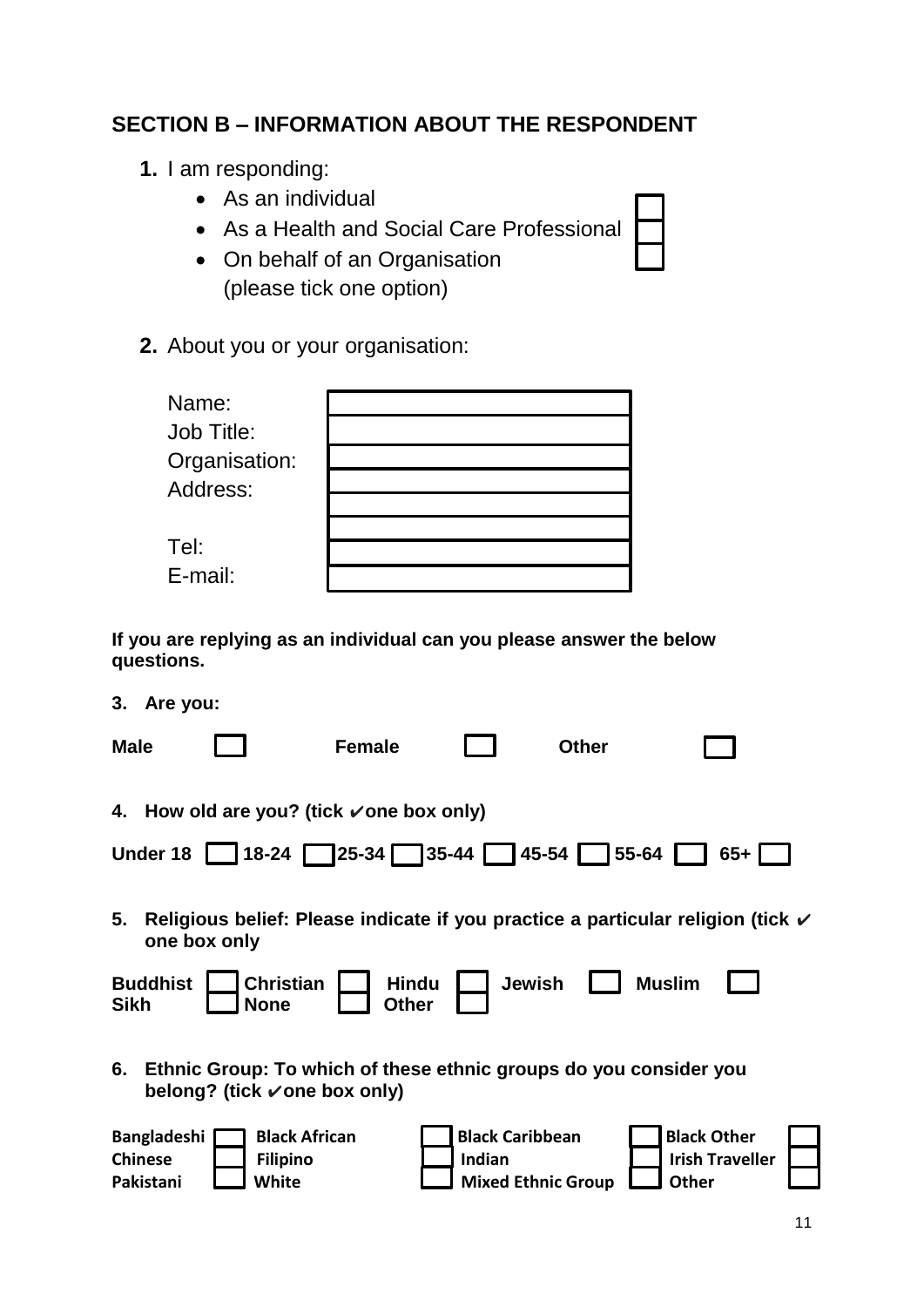#### **Nationality: To which nationality do you belong (tick** ✔**one box only)**



**7. Do you have caring responsibilities for: (tick** ✔**each box that applies to your circumstances)**

A child (or children) A dependent older person a person(s) with a disability None of the above

**8. Sexual Orientation: My sexual orientation is towards someone:** 

Of the opposite sex  $\Box$  Of the same sex

Of the same sex and of the opposite sex  $\Box$  I do not wish to answer



#### **9. Do you consider yourself to have a disability?**

| Yes | No |
|-----|----|
|     |    |

**10. Please complete your postcode.** 

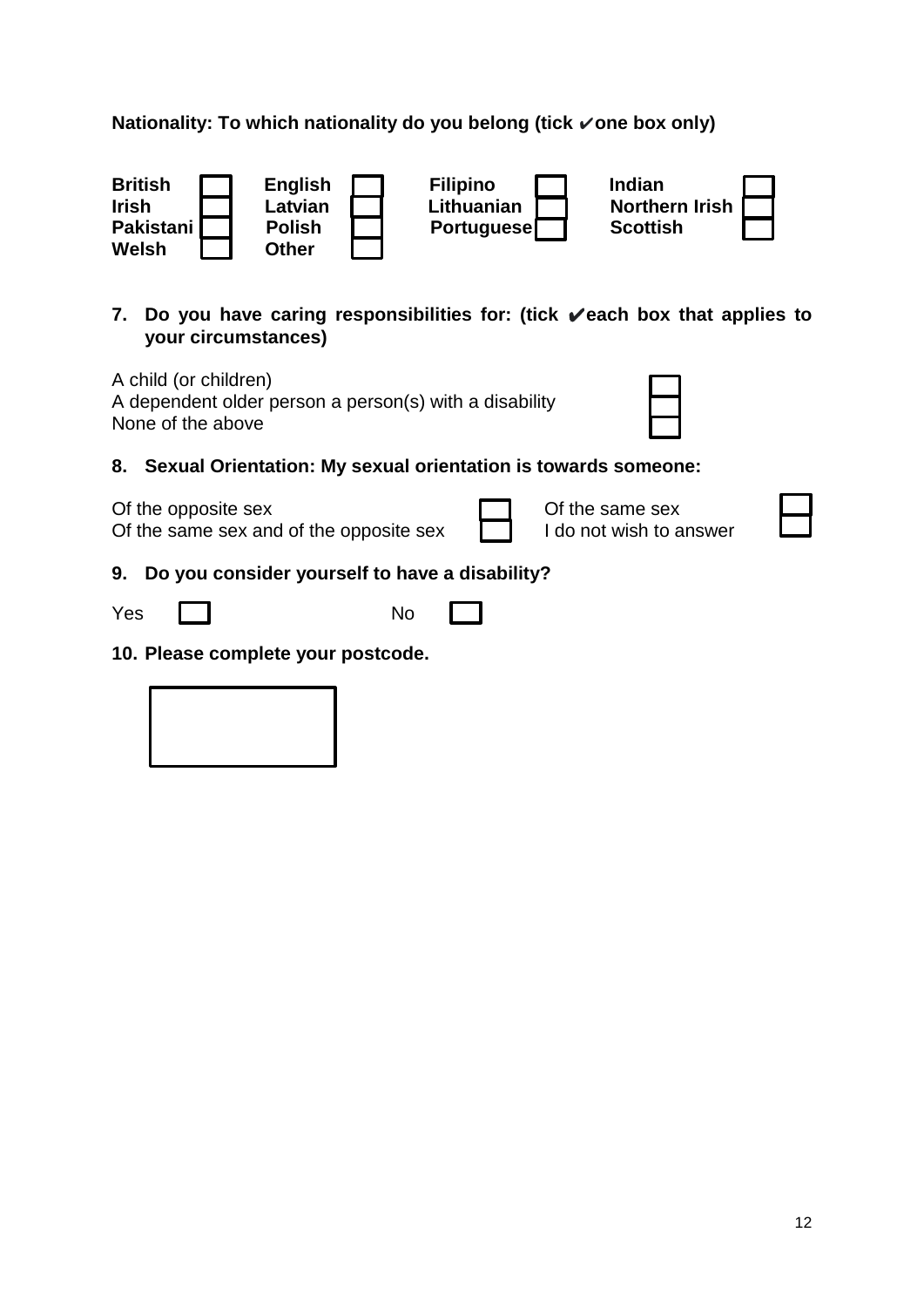#### **Annex A to consultation response**

### **Freedom of Information Act (2000) – Confidentiality of Consultations**

The HSC Board will publish an anonymised summary of responses following completion of the consultation process. Your response, and all other responses to the consultation, may be disclosed on request. The HSC Board can only refuse to disclose information in exceptional circumstances. **Before** you submit your response, please read the paragraphs below on the confidentiality of consultations and they will give you guidance on the legal position about any information given by you in response to this consultation.

The Freedom of Information Act gives the public a right of access to any information held by a public authority, namely, the HSC Board in this case. This right of access to information includes information provided in response to a consultation. The HSC Board cannot automatically consider as confidential information supplied to it in response to a consultation. However, it does have the responsibility to decide whether any information provided by you in response to this consultation, including information about your identity should be made public or be treated as confidential.

This means that information provided by you in response to the consultation is unlikely to be treated as confidential, except in very particular circumstances. The Lord Chancellor's Code of Practice on the Freedom of Information Act provides that:

- The HSC Board should only accept information from third parties in confidence if it is necessary to obtain that information in connection with the exercise of any of the HSC Board's functions and it would not otherwise be provided
- The HSC Board should not agree to hold information received from third parties 'in confidence' which is not confidential in nature
- Acceptance by the HSC Board of confidentiality provisions must be good reasons, capable of being justified to the Information Commissioner.